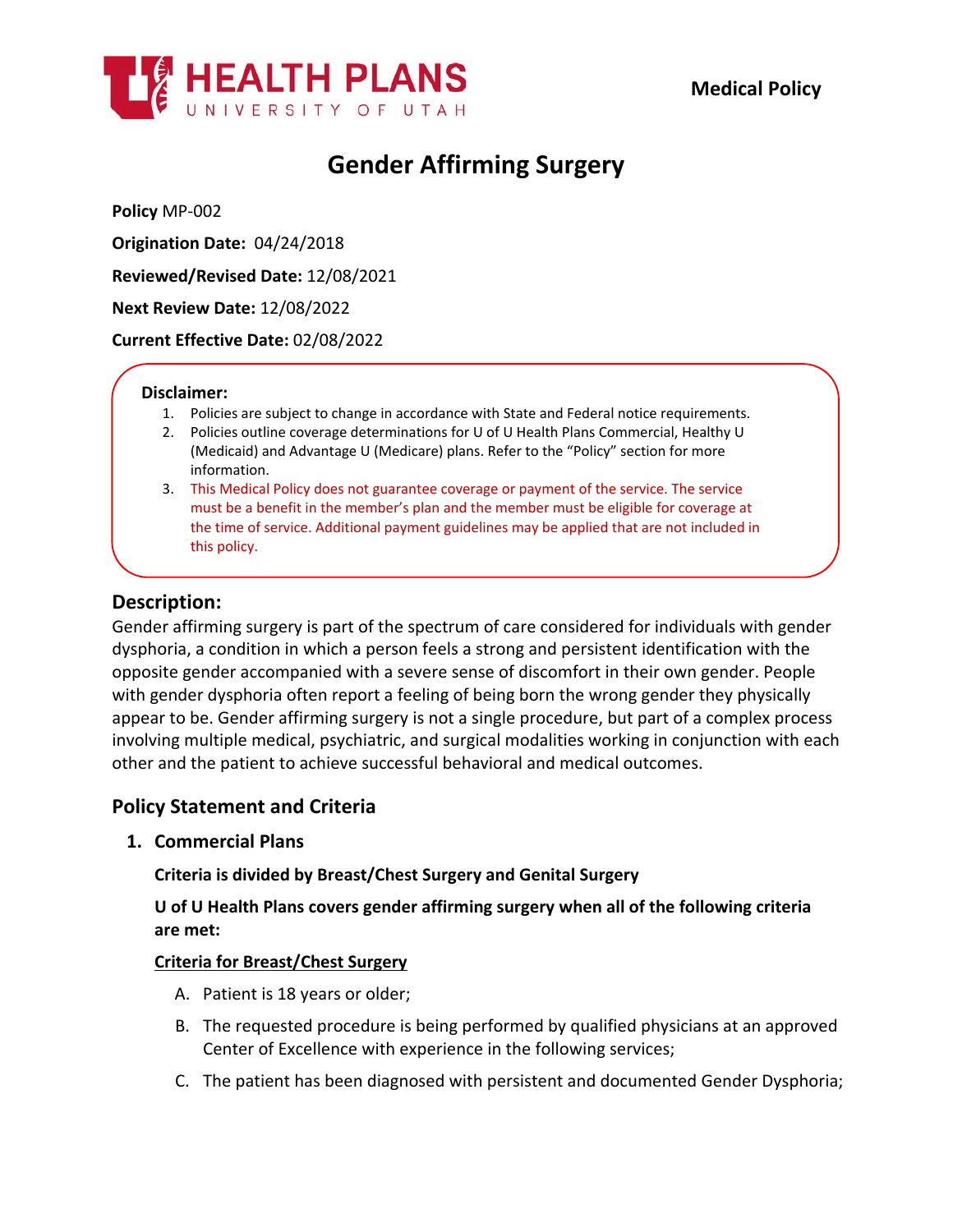- D. Documentation that no significant medical or mental health concerns are present; If concerns are present, then documentation that they are reasonably controlled;
- E. Capacity to make a fully informed decision and to give consent for treatment;
- F. One letter provided by treating provider documenting the following:
	- i. The patient's general identifying characteristics; and
	- ii. The initial and evolving gender, sexual, and other psychiatric diagnoses; and
	- iii. The duration of the patient's professional relationship with the provider or pervious providers including the type of psychotherapy or evaluation that the patient underwent; and
	- iv. The eligibility criteria that have been met and the behavioral health professional's rationale for surgery; and
	- v. The degree to which the patient has followed the eligibility criteria to date and the likelihood of future compliance; and
	- vi. Whether the author of the report is part of a gender team.

#### **Criteria for Genital Surgery**

## **Hysterectomy and Salpingo-Oophorectomy in FtM Patients and Orchiectomy in MtF Patients:**

- A. Patient is 18 years or older;
- B. The requested procedure is being performed by qualified physicians at an approved Center of Excellence with experience in the following services;
- C. The patient has been diagnosed with persistent and well documented Gender Dysphoria;
- D. Documentation that significant medical or mental health concerns, if present, are well controlled;
- E. For these patients without a medical contraindication, the patient has undergone a minimum of 12 months of continuous hormonal therapy;
- F. The patient has completed a minimum of 12 months of successfully living in the gender role that is congruent with their gender identity;
- G. Two letters provided by treating providers:
	- i. The first letter from the patient's physician or behavioral health provider, documenting the following:
		- a) The patient's general identifying characteristics; and
		- b) The initial and evolving gender, sexual, and other psychiatric diagnoses; and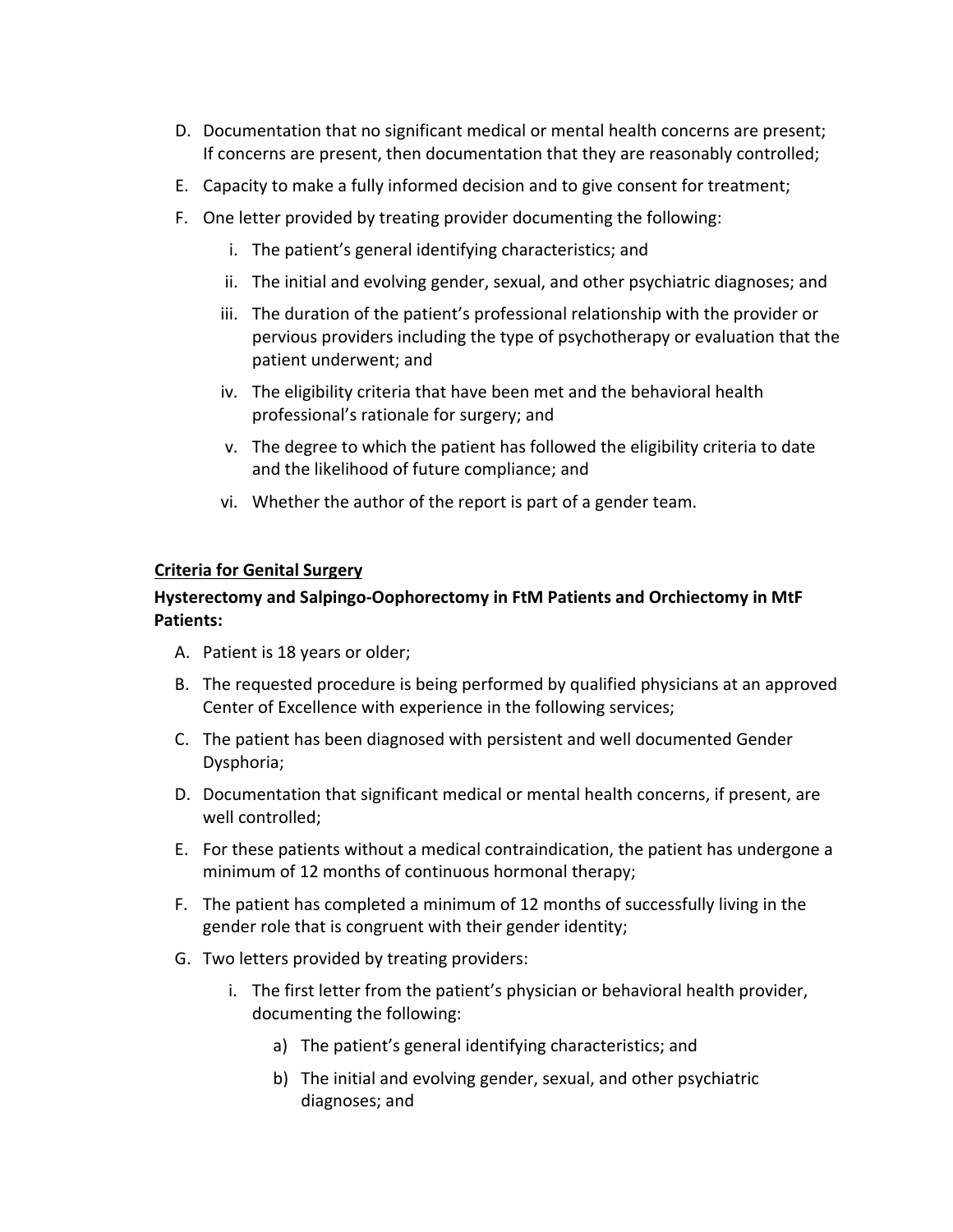- c) The duration of the patient's professional relationship with the provider or pervious providers including the type of psychotherapy or evaluation that the patient underwent; and
- d) The eligibility criteria that have been met and the behavioral health professional's rationale for surgery; and
- e) The degree to which the patient has followed the eligibility criteria to date and the likelihood of future compliance; and
- f) Whether the author of the report is part of a gender team.
- ii. A second letter from a different physician or behavioral health provider familiar with the patient's treatment and the psychological aspects of Gender Dysphoria, corroborating the information provided in the first letter;
- iii. When one of the signatories on the letters indicated above is not the treating surgeon, documentation (letter or clinical notes) from the treating surgical team confirming that they have personally communicated with the treating therapist and/or physician or reviewed signed reports, as well as the patient, and confirming that the patient meets the above criteria, understands the ramifications and possible complications of surgery, and that the surgeon feels that the patient is likely to benefit from surgery.

#### **Metoidioplasty or Phalloplasty in FtM Patients and Vaginoplasty in MtF Patients:**

- A. Patient is 18 years or older;
- B. The requested procedure is being performed by qualified physicians at an approved Center of Excellence with experience in the following services;
- C. The patient has been diagnosed with persistent and well documented Gender Dysphoria;
- D. For these patients without a medical contraindication, the patient has undergone a minimum of 12 months of continuous hormonal therapy;
- E. Two letters provided by treating providers:
	- i. The first letter from the patient's physician or behavioral health provider, documenting the following:
		- a) The patient's general identifying characteristics; and
		- b) The initial and evolving gender, sexual, and other psychiatric diagnoses; and
		- c) The duration of the patient's professional relationship with the provider or pervious providers including the type of psychotherapy or evaluation that the patient underwent; and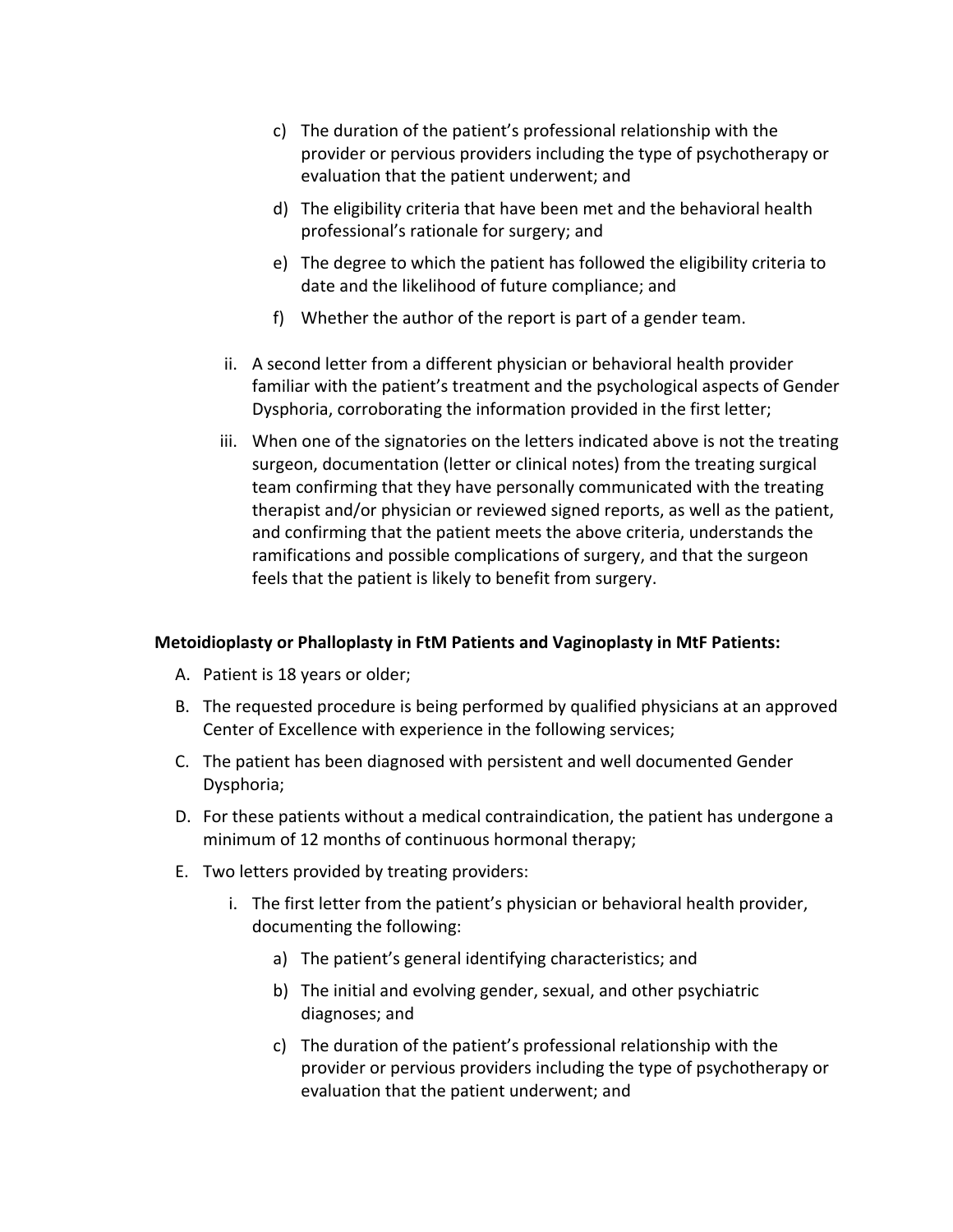- d) The eligibility criteria that have been met and the behavioral health professional's rationale for surgery; and
- e) The degree to which the patient has followed the eligibility criteria to date and the likelihood of future compliance; and
- f) Whether the author of the report is part of a gender team.
- ii. A second letter from a different physician or behavioral health provider familiar with the patient's treatment and the psychological aspects of Gender Dysphoria, corroborating the information provided in the first letter;
- iii. When one of the signatories on the letters indicated above is not the treating surgeon, documentation (letter or clinical notes) from the treating surgical team confirming that they have personally communicated with the treating therapist and/or physician or reviewed signed reports, as well as the patient, and confirming that the patient meets the above criteria, understands the ramifications and possible complications of surgery, and that the surgeon feels that the patient is likely to benefit from surgery.

## *Gender affirming surgery may include any of the following procedures:*

#### **Male-to-Female Procedures:**

- Breast implantation/augmentation
- Orchiectomy
- Penectomy
- Vaginoplasty and associate hair removal if necessary for external skin transpositioned into area
- Clitoroplasty
- Labiaplasty

## **Female-to- Male Procedures:**

- Subcutaneous mastectomy without nipple rearrangement surgery
- Hysterectomy
- Salpingo-oophorectomy
- Vaginectomy
- Metoidioplasty
- Scrotoplasty
- Urethroplasty
- Phalloplasty
- Placement of testicular prostheses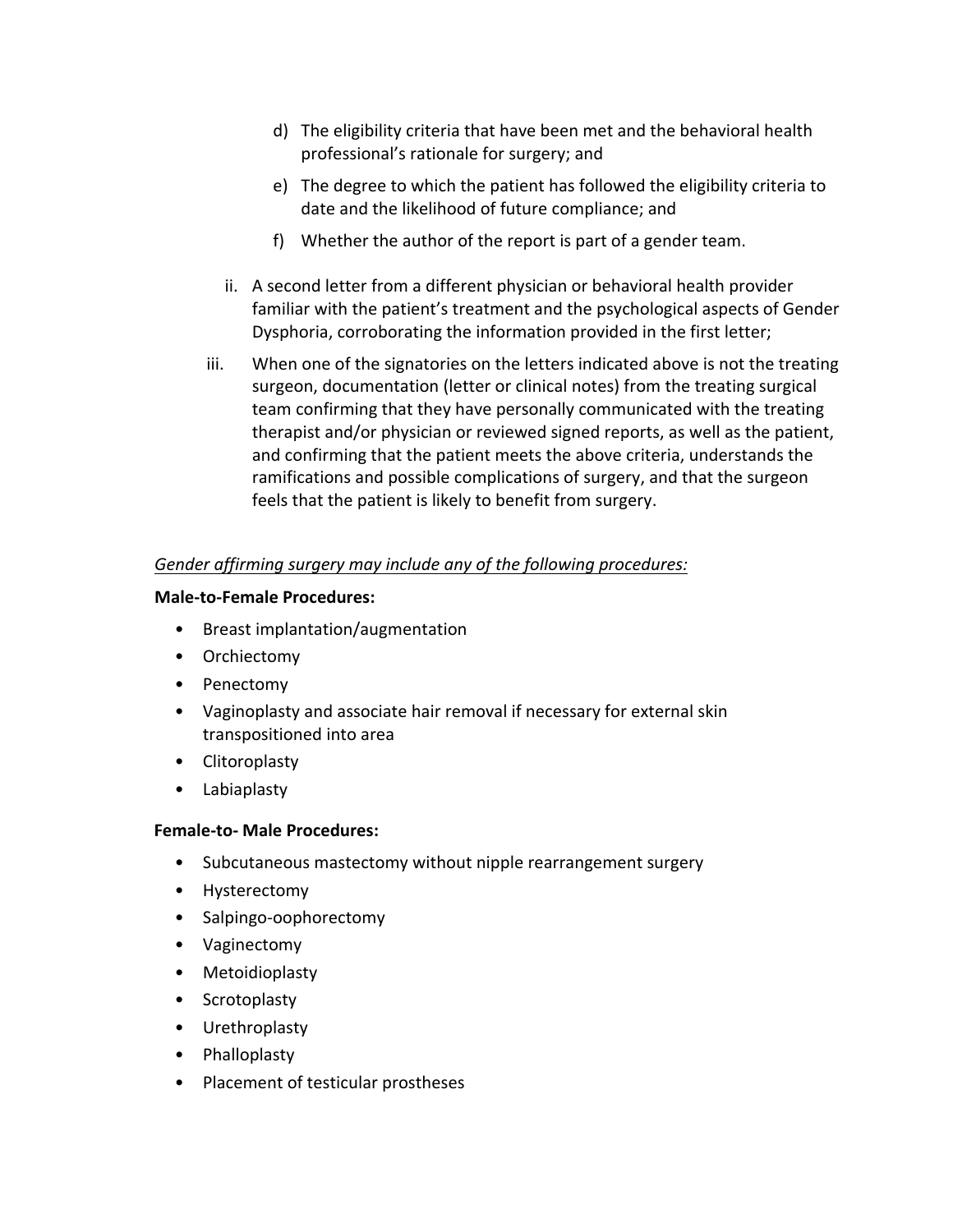*In the case of non-binary individuals, above surgeries will be considered to align their gender preference.*

Gender affirming surgery is *not covered* and considered cosmetic when used to improve the gender specific appearance of a patient who has undergone or is planning to undergo gender affirming surgery.

## **The following surgeries are considered cosmetic (may not be all inclusive):**

- 1) Abdominoplasty
- 2) Blepharoplasty
- 3) Brow Lift
- 4) Cheek/Malar Implants
- 5) Chin/Nose Implants
- 6) Collagen Injections
- 7) Facial bone reconstruction
- 8) Face lift
- 9) Forehead Lift
- 10) Calf Lift
- 11) Hair removal/hairplasty including medications that cause hair loss or growth unless area of hair removal is skin taken from external source used for creation of artificial vagina
- 12) Hair Transplantation
- 13) Lip Reduction
- 14) Liposuction
- 15) Mastopexy
- 16) Neck Tightening
- 17) Pectoral Implants
- 18) Reduction thyroid chondroplasty
- 19) Rhinoplasty
- 20) Voice modification surgery
- 21) Voice Therapy/Lessons

It is important to note this policy **DOES NOT** apply to individuals with congenital deformities/anomalies or genetic abnormalities resulting in genitalia requiring correction.

### **2. Medicaid Plans**

**Coverage is determined by the State of Utah Medicaid program; if Utah State Medicaid has no published coverage position and InterQual criteria are not available, the U of U Health Plans Commercial criteria will apply. For the most up-to-date Medicaid policies**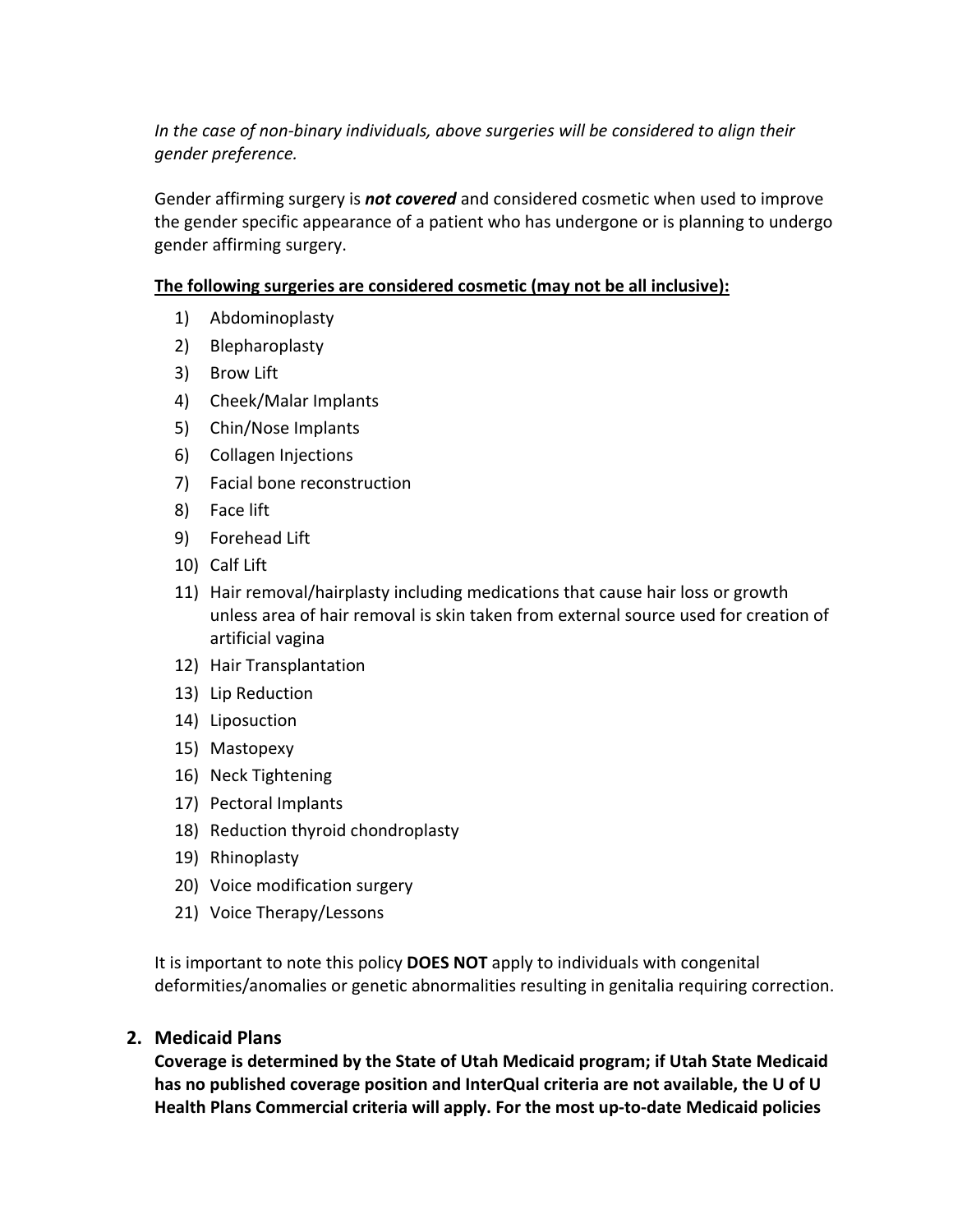#### **and coverage, please visit their website at:**

**<http://health.utah.gov/medicaid/manuals/directory.php> or the [Utah Medicaid code](https://health.utah.gov/stplan/lookup/CoverageLookup.php)  [Look-Up tool](https://health.utah.gov/stplan/lookup/CoverageLookup.php)**

**CPT/HCPCS codes covered by Utah State Medicaid may still require further evaluation to determine medical necessity for coverage.**

**3. Medicare Plans**

**Coverage is determined by the Centers for Medicare and Medicaid Services (CMS); if a coverage determination has not been adopted by CMS and InterQual criteria are not available, the U of U Health Plans Commercial criteria will apply. For the most up-todate Medicare policies and coverage, please visit their search website at: [http://www.cms.gov/medicare-coverage-database/overview-and-quick](http://www.cms.gov/medicare-coverage-database/overview-and-quick-search.aspx?from2=search1.asp&)[search.aspx?from2=search1.asp&](http://www.cms.gov/medicare-coverage-database/overview-and-quick-search.aspx?from2=search1.asp&) or [the manual website](https://www.cms.gov/Regulations-and-Guidance/Guidance/Manuals/Internet-Only-Manuals-IOMs)**

## **Clinical Rationale**

Gender Dysphoria, previously referred to as Gender Identity Disorder or transsexualism, is a condition wherein an individual's experienced/expressed gender is incongruent with the assigned gender and causes clinically significant distress and impairment. Gender dysphoria should not be confused with cross dressing (Transvestitism), refusal to accept non-heterosexual orientation, psychotic delusions or personality disorders.

Gender-affirming surgical treatment differs depending upon the assigned sex at birth of the patient and each patient's needs to diminish gender dysphoria. Not every patient wants every type of genderaffirming surgery. Male-to-female patients, also known as "transwomen," may seek genital surgery (removal of the testicles only; removal of testicles and penis and the creation of pseudo vagina, clitoris, and labia) or facial feminization surgery (tracheal shave). Female-to-male patients, known as "transmen," may seek genital surgery to remove the uterus, ovaries, and vagina, creation of a neophallus, and scrotum with scrotal prostheses) and "top surgery", also called chest masculinization surgery with bilateral mastectomy.

The guideline criteria above are based upon; 1) the Diagnostic and Statistical manual of Mental Disorders, Fifth Edition, (DSM-V, 2013) criteria for the diagnosis of Gender Dysphoria; and 2) the Standards of Care (SOC) for Transgender and Gender Non-Conforming People, Version 7, published by the World Professional Association for Transgender Health (2012). Both of these references are widely accepted as definitive documents in the area of Gender Dysphoria treatment and cited in numerous articles by respected authors. The SOC criteria have been adopted in several countries as the standard of care for the treatment of Gender Dysphoria, including hormone therapy and gender affirming surgery.

The criteria of the SOC are supported by evidence-based peer-reviewed journal publications. Several studies have shown that extensive long-term trials of hormonal therapy and real-life experiences, as well as social support and acceptance by peer and family groups, greatly improve psychological and social outcomes in patients undergoing gender affirming surgery (Eldh, 1997; Landen, 1998). A study reported by Monstrey and colleagues (2001) described the importance of close cooperation between the many medical and behavioral specialties required for proper treatment of patients with Gender Dysphoria who wish to undergo gender affirming surgery. Similar findings were reported earlier by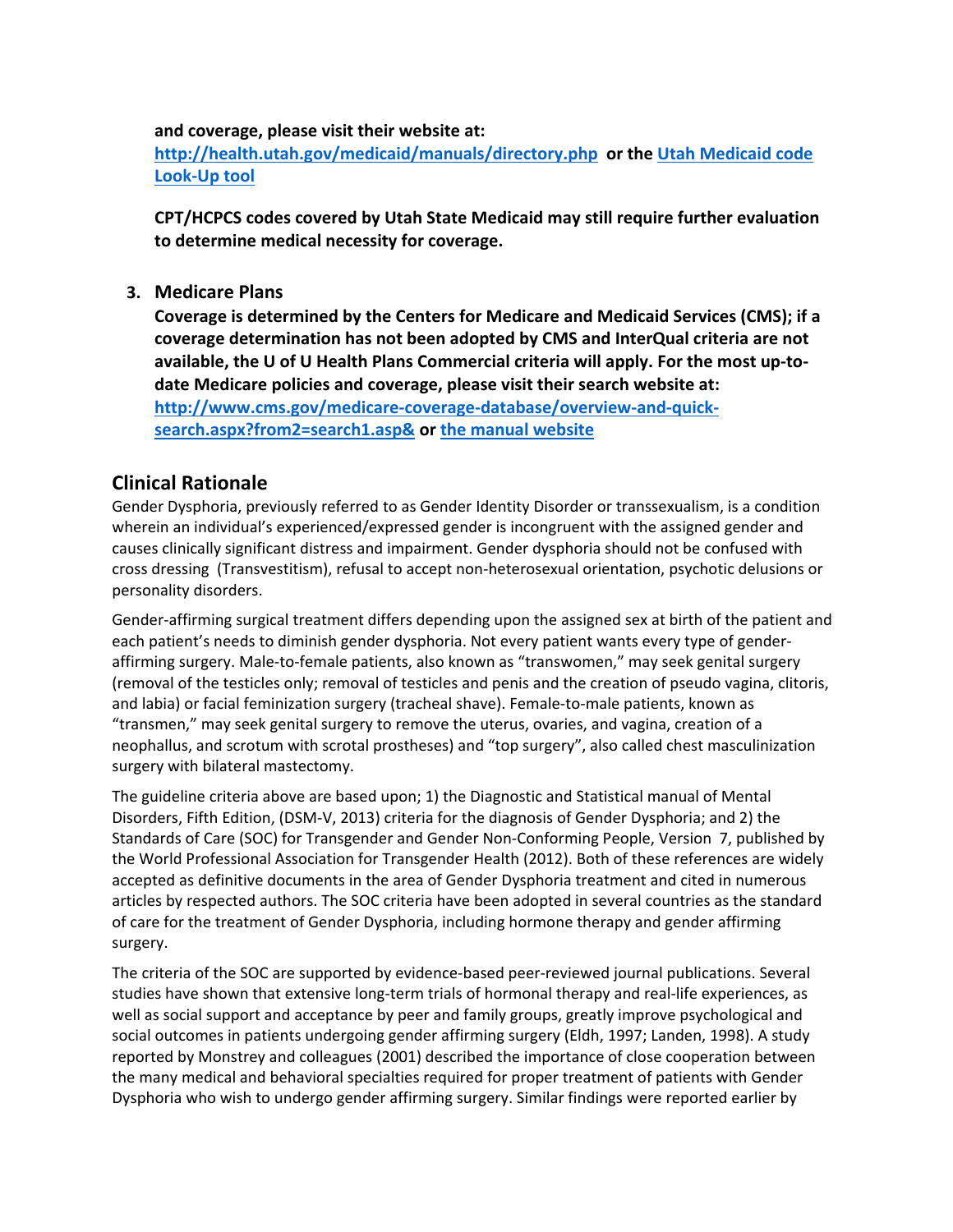Schlatterer et al. in 1996. One study of 188 patients undergoing gender affirming surgery found that dissatisfaction with surgery was highly associated with sexual preference, psychological co-morbidity, and poor preoperative body image and satisfaction (Smith, 2005).

Undertaking gender affirming surgery is obviously a very serious decision. The procedures present significant medical and psychological risks, and results are irreversible. A step-wise approach to therapy for Gender Dysphoria, including accurate diagnosis and long-term treatment by multidisciplinary team including behavioral, medical and surgical specialists, has been shown to provide the best results. As with any treatment including psychiatric disorders, a thorough behavioral analysis by a qualified practitioner is needed. Once a diagnosis of Gender Dysphoria is established, treatment with hormone therapy and establishment of real-life transgender experience may be warranted. Gender affirming surgery should be considered only after such trials have been undertaken, evaluated and confirmed. Hormone therapy should be administered under on-going medical supervision and is important in beginning the gender transition process by altering body hair, breast size, skin appearance and texture, body fat distribution, and the size and function of sex organs. Additionally, real-life experience is important to validate the patient's desire and ability to incorporate into their desired gender role within their social network and daily environment. This generally involves gender-specific appearance (clothing, hairstyle, etc.), involvement in various activities in the desired gender role including work or academic settings, legal acquisition of a gender appropriate first name, and acknowledgement by others of their new gender role.

Once these treatments steps have been established and stable for at least 12 months, a patient may be considered for gender affirming surgery.

For both transmen and transwomen, additional surgeries have been proposed to improve the gender appropriate appearance of the patient. Procedures such as breast augmentation, liposuction, Adam's apple reduction (tracheal shave), rhinoplasty, facial reconstruction, and others have no medically necessary role in gender identification and are considered cosmetic in nature.

The World Professional Association for Transgender Health (WPATH) is a multidisciplinary professional society representing the specialties of medicine, psychology, social sciences and law that has published clinical guidelines regarding health services for patients with gender disorders. In 2012, WPATH updated their evidence and consensus-based guideline regarding, the Standards of Care (SOC) for the Health of Transsexual, Transgender, and Gender Nonconforming Peoples.

WPATH guidelines indicate that surgical treatments can be initiated by a referral from a qualified mental health professional. One or two referrals may be required depending upon the type of surgery requested. "The mental health professional provides documentation—in the chart and/or referral letter—of the patient's personal and treatment history, progress, and eligibility." WPATH guidelines specifically recommend the following:

- One referral from a qualified mental health professional is needed for breast/chest surgery (e.g., mastectomy, chest reconstruction, or augmentation mammoplasty).
- Two referrals—from qualified mental health professionals who have independently assessed the patient—are needed for genital surgery (i.e., hysterectomy/salpingo-oophorectomy, orchiectomy, genital reconstructive surgeries).

WPATH lists the following criteria for mastectomy and creation of a male chest in FTM patients:

- 1. Persistent, well-documented gender dysphoria;
- 2. Capacity to make a fully informed decision and to consent for treatment;
- 3. Age of majority in a given country (or with 2-parent consent);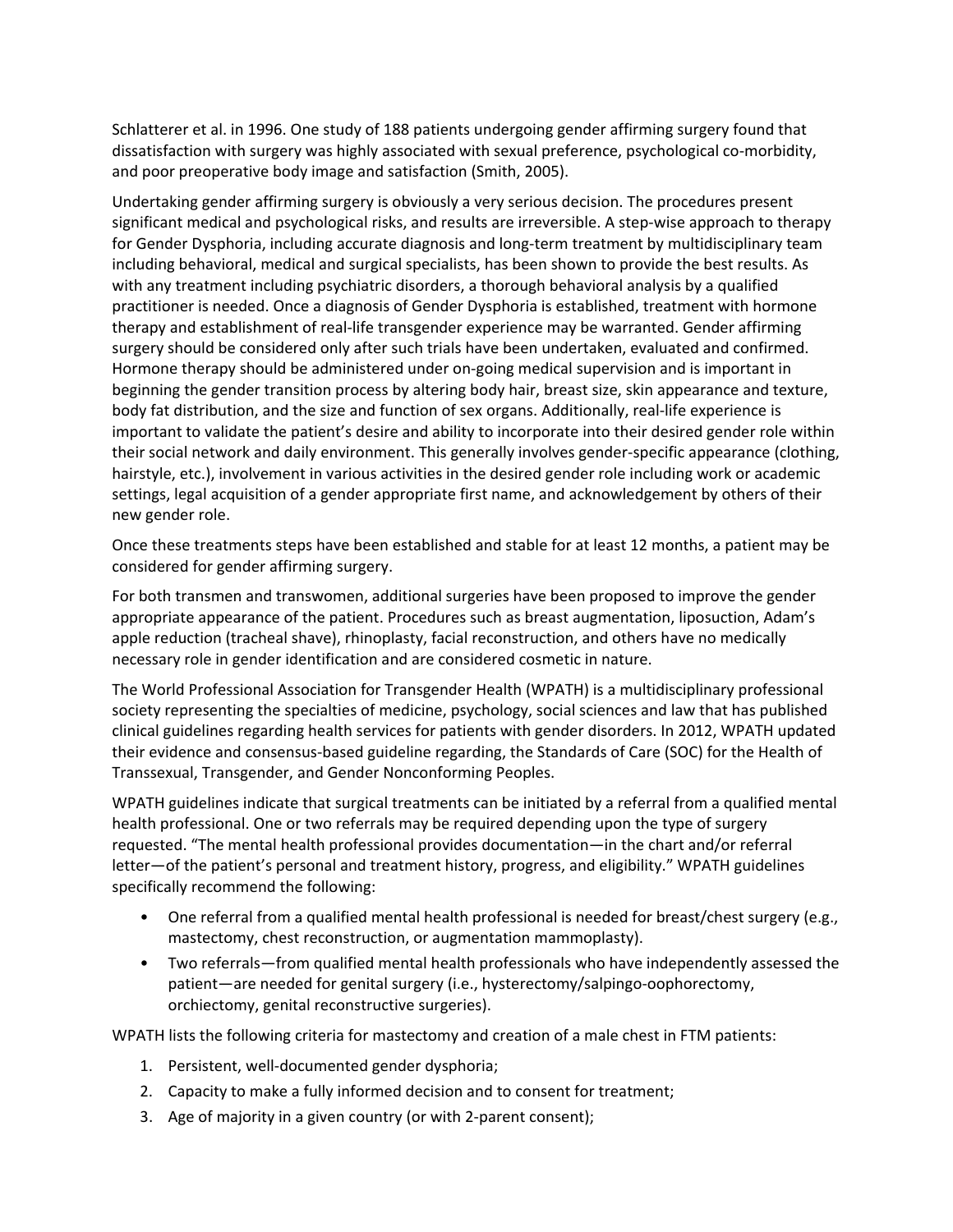4. If significant medical or mental health concerns are present, they must be reasonably well controlled.

Hormone therapy is not a prerequisite.

WPATH lists the following criteria for genital surgery:

- 1. Persistent, well-documented gender dysphoria;
- 2. Capacity to make a fully informed decision and to consent for treatment;
- 3. Age of majority in a given country;
- 4. If significant medical or mental health concerns are present, they must be reasonably well controlled; and
- 5. 12 continuous months of hormone therapy as appropriate to the patient's gender goals (unless hormones are not clinically indicated for the individual).

In addition, WPATH made specific recommendations regarding breast augmentation procedures:

The WPATH guideline recommends MTF patients undergo feminizing hormone therapy for a minimum of 12 months prior to augmentation surgery and lists specific criteria for breast augmentation (implants/lipofilling).

However, the classification of breast augmentation as a cosmetic versus reconstructive procedure has remained controversial. WPATH guidelines note that although breast appearance may be considered an important secondary sex characteristic, opinions diverge regarding whether augmentation is considered cosmetic or reconstructive. In addition, WPATH indicates that, "breast presence or size is not involved in the legal definitions of sex and gender and is not necessary for reproduction."

In 2009, the Endocrine Society in conjunction with European Society of Endocrinology, European Society for Pediatric Endocrinology, Lawson Wilkins Pediatric Endocrine Society, and World Professional Association, published the only evidence-based guidelines regarding the treatment of transsexual persons. The guideline employed transparent methods for evidence review and for rating the quality of evidence. All recommendations were based upon evidence which was rated to be low quality. These guidelines were updated in 2017. The consortium made the following recommendations:

- 1) We recommend that a patient pursue genital gender affirming surgery only after the MHP and the clinician responsible for endocrine transition therapy both agree that surgery is medically necessary and would benefit the patient's overall health and/or well-being.
- 2) We advise that clinicians approve genital genderaffirming surgery only after completion of at least 1 year of consistent and compliant hormone treatment, unless hormone therapy is not desired or medically contraindicated.
- 3) We advise that the clinician responsible for endocrine treatment and the primary care provider ensure appropriate medical clearance of transgender individuals for genital gender-affirming surgery and collaborate with the surgeon regarding hormone use during and after surgery.
- 4) We recommend that clinicians refer hormone treated transgender individuals for genital surgery when:
	- (a) the individual has had a satisfactory social role change, (b) the individual is satisfied about the hormonal effects, and (c) the individual desires definitive surgical changes.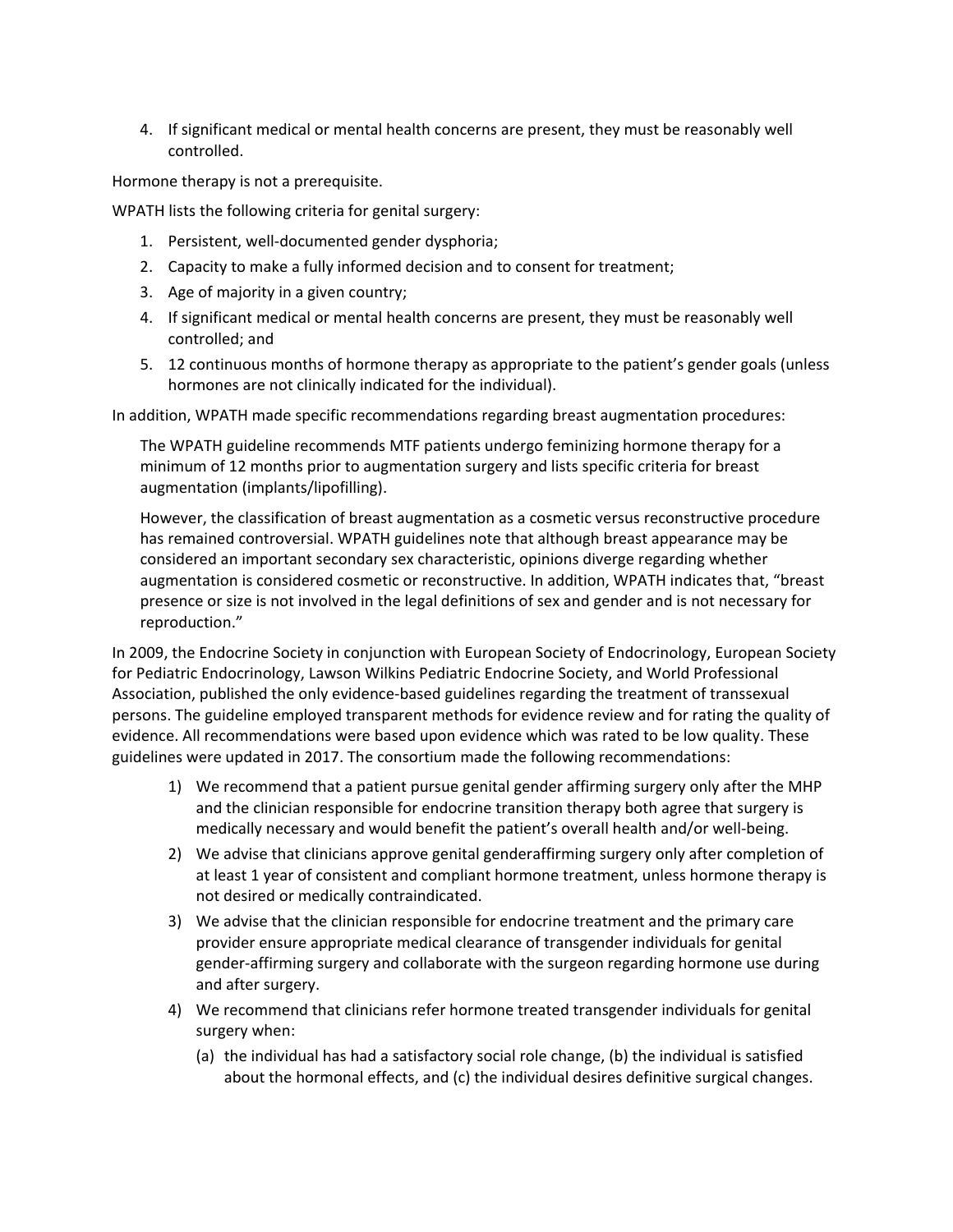- 5) We suggest that clinicians delay gender-affirming genital surgery involving gonadectomy and/or hysterectomy until the patient is at least 18 years old or legal age of majority in his or her country.
- 6) We suggest that clinicians determine the timing of breast surgery for transgender males based upon the physical and mental health status of the individual.
- 7) There is insufficient evidence to recommend a specific age requirement.

**Coding for Breast and Nipple Reconstruction.** The CPT codes for mastectomy (CPT codes 19303 and 19304) are for breast cancer, and are not appropriate to bill for reduction mammoplasty for female to male (transmasculine) gender affirmation surgery. CPT 2020 states that "Mastectomy procedures (with the exception of gynecomastia [19300]) are performed either for treatment or prevention of breast cancer" and that "Code 19303 describes total removal of ipsilateral breast tissue with or without removal of skin and/or nipples (eg, nipple-sparing), for treatment or prevention of breast cancer." There are important differences between a mastectomy for breast cancer and a mastectomy for gender affirmation. The former requires careful attention to removal of all breast tissue to reduce the risk of cancer. By contrast, careful removal of all breast tissue is not essential in mastectomy for gender affirmation. In mastectomy for gender affirmation, the nipple areola complex typically can be preserved.

Some have tried to justify routinely billing CPT code 19350 for nipple reconstruction at the time of mastectomy for gender affirming based upon the frequent need to reduce the size of the areola to give it a male appearance. However, the nipple reconstruction as defined by CPT code 19350 describes a much more involved procedure than areola reduction. The typical patient vignette for CPT code 19350, according to the AMA, is as follows: "The patient is measured in the standing position to ensure even balanced position for a location of the nipple and areola graft on the right breast. Under local anesthesia, a Skate flap is elevated at the site selected for the nipple reconstruction and constructed. A full-thickness skin graft is taken from the right groin to reconstruct the areola. The right groin donor site is closed primarily in layers."

The AMA vignette for CPT code 19318 (breast reduction) clarifies that this CPT code includes the work that is necessary to reposition and reshape the nipple to create an aesthetically pleasing result, as is necessary in female to male breast reduction. "The physician reduces the size of the breast, removing wedges of skin and breast tissue from a female patient. The physician makes a circular skin incision above the nipple, in the position to which the nipple will be elevated. Another skin incision is made around the circumference of the nipple. Two incisions are made from the circular cut above the nipple to the fold beneath the breast, one on either side of the nipple, creating a keyhole shaped skin and breast incision. Wedges of skin and breast tissue are removed until the desired size is achieved. Bleeding vessels may be ligated or cauterized. The physician elevates the nipple and its pedicle of subcutaneous tissue to its new position and sutures the nipple pedicle with layered closure. The remaining incision is "repaired with layered closure" (EncoderPro, 2021). CPT code 19350 does not describe the work that is being done, because that code describes the actual construction of a new nipple.

Therefore, U of U Health Plans considers nipple reconstruction, as defined by CPT code 19350, as cosmetic and/or not medically necessary for mastectomy for transmasculine gender affirming, and that CPT code 19318 includes the extra work that may be necessary to reshape the nipple and create an aesthetically pleasing male chest.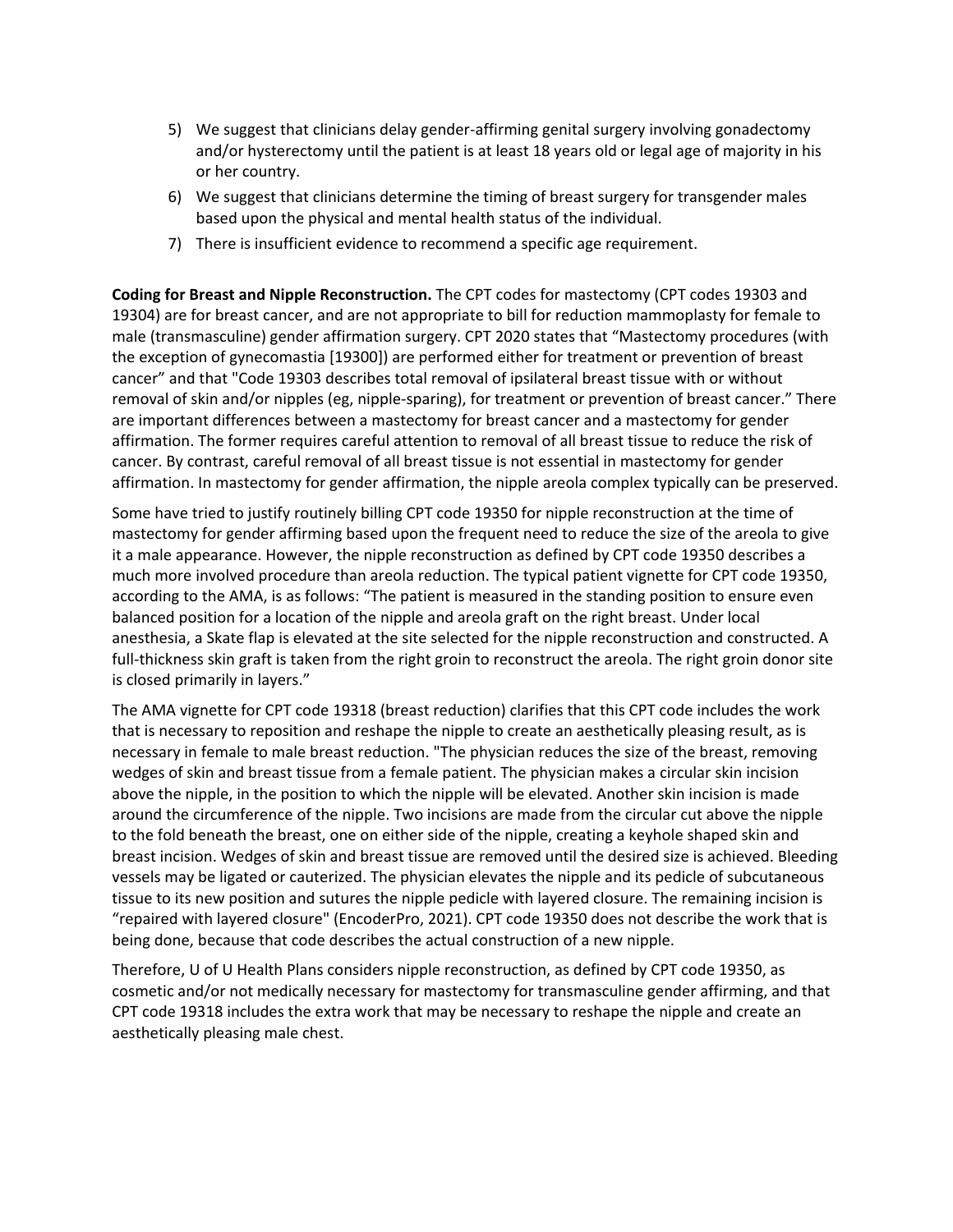# **Applicable Coding**

*CPT Codes Covered: For the conditions outlined above for plans with gender affirming supplemental coverage.*

| <b>CPT Codes</b> |                                                                                                                                                                                                                               |
|------------------|-------------------------------------------------------------------------------------------------------------------------------------------------------------------------------------------------------------------------------|
| 00402            | Anesthesia for procedures on the integumentary system on the extremities,<br>anterior trunk and perineum; reconstructive procedures on breast (eg, reduction<br>or augmentation mammoplasty, muscle flaps)                    |
| 00926            | Anesthesia for procedures on male genitalia (including open urethral<br>procedures); radical orchiectomy, inguinal                                                                                                            |
| 11980            | Subcutaneous hormone pellet implantation (implantation of estradiol and/or<br>testosterone pellets beneath the skin)                                                                                                          |
| 15771            | Grafting of autologous fat harvested by liposuction technique to trunk, breasts,<br>scalp, arms, and/or legs; 50 cc or less injectate                                                                                         |
| 15772            | Grafting of autologous fat harvested by liposuction technique to trunk, breasts,<br>scalp, arms, and/or legs; each additional 50 cc injectate, or part thereof (List<br>separately in addition to code for primary procedure) |
| 17380            | Electrolysis epilation, each 30 minutes [when done to treat tissue donor sites for<br>a planned phalloplasty or vaginoplasty procedure]                                                                                       |
| 17999            | Unlisted procedure, skin, mucous membrane and subcutaneous tissue [when<br>specified as permanent hair removal by laser to treat tissue donor sites for a<br>planned phalloplasty or vaginoplasty procedure]                  |
| 19318            | <b>Breast reduction</b>                                                                                                                                                                                                       |
| 19325            | Mammoplasty, augmentation; with prosthetic implant                                                                                                                                                                            |
| 53430            | Urethroplasty, reconstruction of female urethra                                                                                                                                                                               |
| 54125            | Amputation of penis; complete                                                                                                                                                                                                 |
| 54400            | Insertion of penile prosthesis; non-inflatable (semi-rigid)                                                                                                                                                                   |
| 54401            | Insertion of penile prosthesis; inflatable (self-contained)                                                                                                                                                                   |
| 54520            | Orchiectomy, simple (including subcapsular), with or without testicular<br>prosthesis, scrotal or inguinal approach                                                                                                           |
| 54660            | Insertion of testicular prosthesis (separate procedure)                                                                                                                                                                       |
| 54690            | Laparoscopy, surgical; orchiectomy                                                                                                                                                                                            |
| 55150            | Resection of scrotum                                                                                                                                                                                                          |
| 55175            | Scrotoplasty; simple                                                                                                                                                                                                          |
| 55180            | Scrotoplasty; complicated                                                                                                                                                                                                     |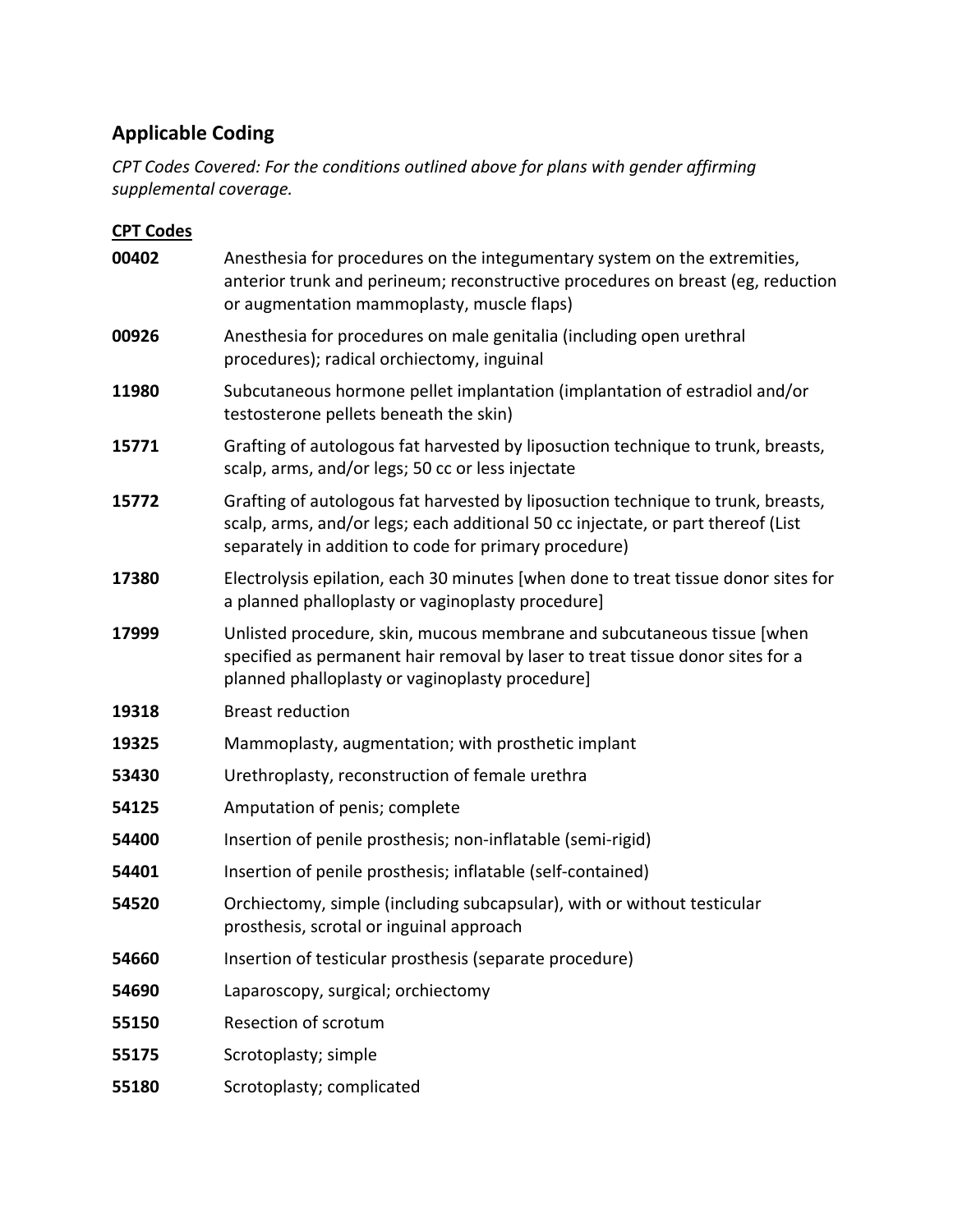| 55899                                                | Unlisted procedure, male genital system                                                                                       |
|------------------------------------------------------|-------------------------------------------------------------------------------------------------------------------------------|
| 55970                                                | Intersex surgery; male to female                                                                                              |
| 55980                                                | Intersex surgery; female to male                                                                                              |
| 56625                                                | Vulvectomy simple; complete                                                                                                   |
| 56800                                                | Plastic repair of introitus                                                                                                   |
| 56805                                                | Clitoroplasty for intersex state                                                                                              |
| 57110                                                | Vaginectomy, complete removal of vaginal wall;                                                                                |
| 57291                                                | Construction of artificial vagina; without graft                                                                              |
| 57292                                                | Construction of artificial vagina; with graft                                                                                 |
| 57335                                                | Vaginoplasty for intersex state                                                                                               |
| 58150                                                | Total abdominal hysterectomy (corpus and cervix), with or without removal of<br>tube(s), with or without removal of ovary(s); |
| 58262                                                | Vaginal hysterectomy, for uterus 250 g or less; with removal of tube(s), and/or<br>ovary(s)                                   |
| 58291                                                | Vaginal hysterectomy, for uterus greater than 250 g; with removal of tube(s)<br>and/or ovary $(s)$                            |
| 58552                                                | Laparoscopy, surgical, with vaginal hysterectomy, for uterus 250 g or less; with<br>removal of tube(s) and/or ovary(s)        |
| 58554                                                | Laparoscopy, surgical, with vaginal hysterectomy, for uterus greater than 250 g;<br>with removal of tube(s) and/or ovary(s)   |
| 58571                                                | Laparoscopy, surgical, with total hysterectomy, for uterus 250 g or less; with<br>removal of tube(s) and/or ovary(s)          |
| 58573                                                | Laparoscopy, surgical, with total hysterectomy, for uterus greater than 250 g;<br>with removal of tube(s) and/or ovary(s)     |
| 58661                                                | Laparoscopy, surgical; with removal of adnexal structures (partial or total<br>oophorectomy and/or salpingectomy)             |
| 58720                                                | Salpingo-oophorectomy, complete or partial, unilateral or bilateral (separate<br>procedure)                                   |
| 58940                                                | Oophorectomy, partial or total, unilateral or bilateral;                                                                      |
| (CPT Codes Not Covered for Gender Affirming Surgery) |                                                                                                                               |
| 19303                                                | Mastectomy, simple, complete                                                                                                  |

Nipple/areola reconstruction

## **HCPCS Codes**

**C1789** Prosthesis, breast (implantable)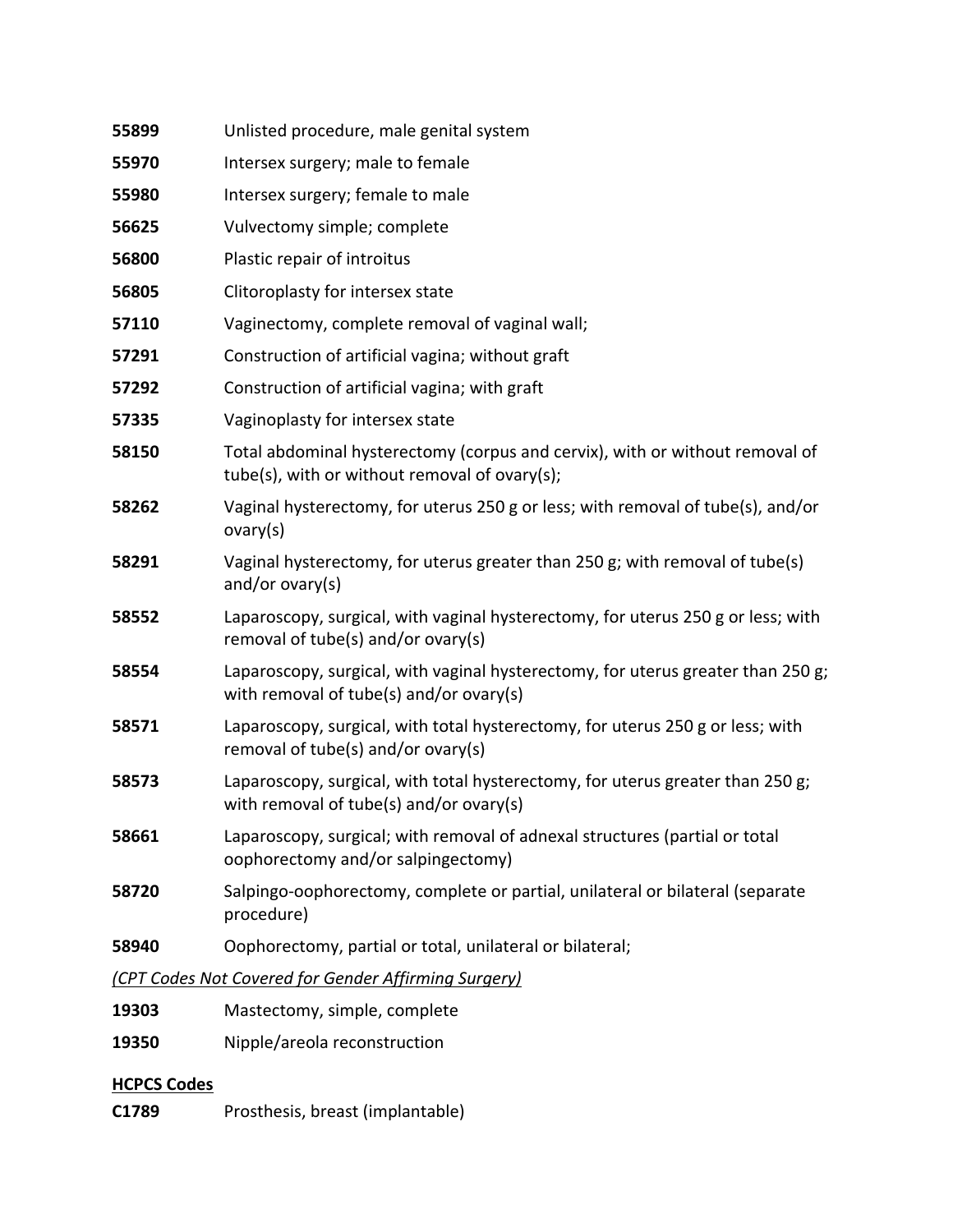#### **C1813** Prosthesis, penile, inflatable

#### **L8600** Implantable breast prosthesis, silicone or equal

#### **S0189** Testosterone pellet, 75 mg

#### **References**:

- 1. Becker S, Bosinski H, Clement U, et al. German Standards for the Treatment and Diagnostic Assessment of Transsexuals. Issued by the German Society for Sexual Research, the Academy for Sexual Medicine and the Society for SexualSciences. Int J Transgender 1998; 2(4). Available at http://www.symposion.com/jjt/jjtc0603.htm. Accessed on November 6, 2006.
- 2. Bradley SJ, Zucker KJ. Gender identity disorder; A review of the past 10 years. J Am Acad Child Adolesp Psychiatry. 1997; 36(7):872-880.
- 3. Cohen-Kettenis PT, Gooren LJ. Transsexualism: a review of etiology, diagnosis and treatment. J Psychosom Res. 1999; 46(4):315-333. Centers for Medicare and Medicaid Services. National Coverage Determination: Transsexual, NCD #140.3. Effective date not available. Available at: http://www.cms.hhs.gov/med/index\_list.asp?list\_type=pcd. Accessed on November 6, 2006.
- 4. Day P. Trans-gender reassignment surgery. New Zealand health technology assessment (NZHTA). The clearing house for health outcomes and Health technology assessment. February 2002; Volume 1 Number 1 Available at: http://nzhta.chmeds.ac.nz/publications/trans\_gender.pdf. Assessed on November 6, 2006.
- 5. Eldh J, Berg A, Gustaffson M. Long-term follow up after sex reassignment surgery. Scand J Plast Reconstr Surg Hand Surg. 1997; 31(1):39-45.
- 6. Endocrine Treatment of Gender-Dysphoric/Gender-Incongruent Persons: An Endocrine Society Clinical Practice Guideline The Journal of Clinical Endocrinology & Metabolism ,Volume 102, Issue 11 1 November 2017 ,Pages 3869-3903
- 7. Endocrine Treatment of Transsexual Persons: An Endocrine Society Clinical Practice Guideline (2009)
- 8. Hayes, Inc. Hayes Medical Technology Directory. Sex reassignment surgery and associated therapies for the treatment of gender identity disorder. Lansdale, PA: Hayes, Inc.; December 2004. Search updated December 20, 2005.
- 9. Hepp U, Kraemer B, Schbyder U, miller N, Delsignore A. Psychiatric comorbidity in gender identity disorder. J Psychosom Res. 2005; 58(3): 259-261.
- 10. Kraus, C. (2015). "Classifying Intersex in DSM-5: Critical Reflections on Gender Dysphoria." Arch Sex Behav 44(5): 11471163.
- 11. Landen M, Walinder J, Hambert G, Lundstrom B. factors predictive of regret in sex reassignment. Acta Psychiatr Scand, 1998; 7(4):284-9.
- 12. Mate-Kole C, Freschi M, Robin A. A controlled study of psychological and social change after surgical fender reassignment in selected male transsexuals. Br J Psychiatry. 1990; 157:261-264.
- 13. Midence K, Hargreaves I. Psychosocail adjustment in male-to-femail transsexuals: an overview of the research evidence. J. Psychol. 1997; 131(6):602-614.
- 14. Monstrey S, Hoebeke P, Dhont M, et al. Surgical therapy in transsexual patients: a multi-disciplinary approach. Acta Chir Belg. 2001; 101(5): 200-209.
- 15. Optum 360® EncoderPro.com (2021)
- 16. Parkes G, Hall I. Gender dysphoria and cross-dressing in people with intellectual disability: a literature review, Ment Retard. 2006; 44(4):260-71.
- 17. Schlatterer K, von Werder K, Stalla GK. Multstep treatment concept of transsexual patients. Exp Clin Endocrinol Diabetes. 1996; 104(6):413-419.
- 18. Selvaggi G, Ceulemans P, De Cuypere g, et al. gender identity disorder: general overview and surgical treatments for vaginoplasty in male-to-female transsexuals. Plast Reconstr Surg. 2005; 116(6):135e-145e.
- 19. Smith YL, Van Goozen SH, Kuiper AJ, Cohen-Kettenis PT. Sex Reassignment: outcomes and predictors of treatment for adolescent and adult transsexuals. Psychol Med. 2005; 35(1):89-99.
- 20. The Harry Benjamin International Gender Dysphoria Association. Standards of Care for Gender Identity Disorders. 6th Version. 2001 Feb. Available at: http://www.hbigoa.org/Documents2/socv6.pdf. Assessed on: November 6, 2006.
- 21. World Professional Association for Transgender Health (WPATH) V7 , 2012.

#### Disclaimer:

This document is for informational purposes only and should not be relied on in the diagnosis and care of individual patients. Medical and Coding/Reimbursement policies do not constitute medical advice, plan preauthorization, certification, an explanation of benefits, or a contract. Members should consult with appropriate health care providers to obtain needed medical advice, care, and treatment. Benefits and eligibility are determined before medical guidelines and payment guidelines are applied. Benefits are determined by the member's individual benefit plan that is in effect at the time services are rendered.

The codes for treatments and procedures applicable to this policy are included for informational purposes. Inclusion or exclusion of a procedure, diagnosis or device code(s) does not constitute or imply member coverage or provider reimbursement policy.